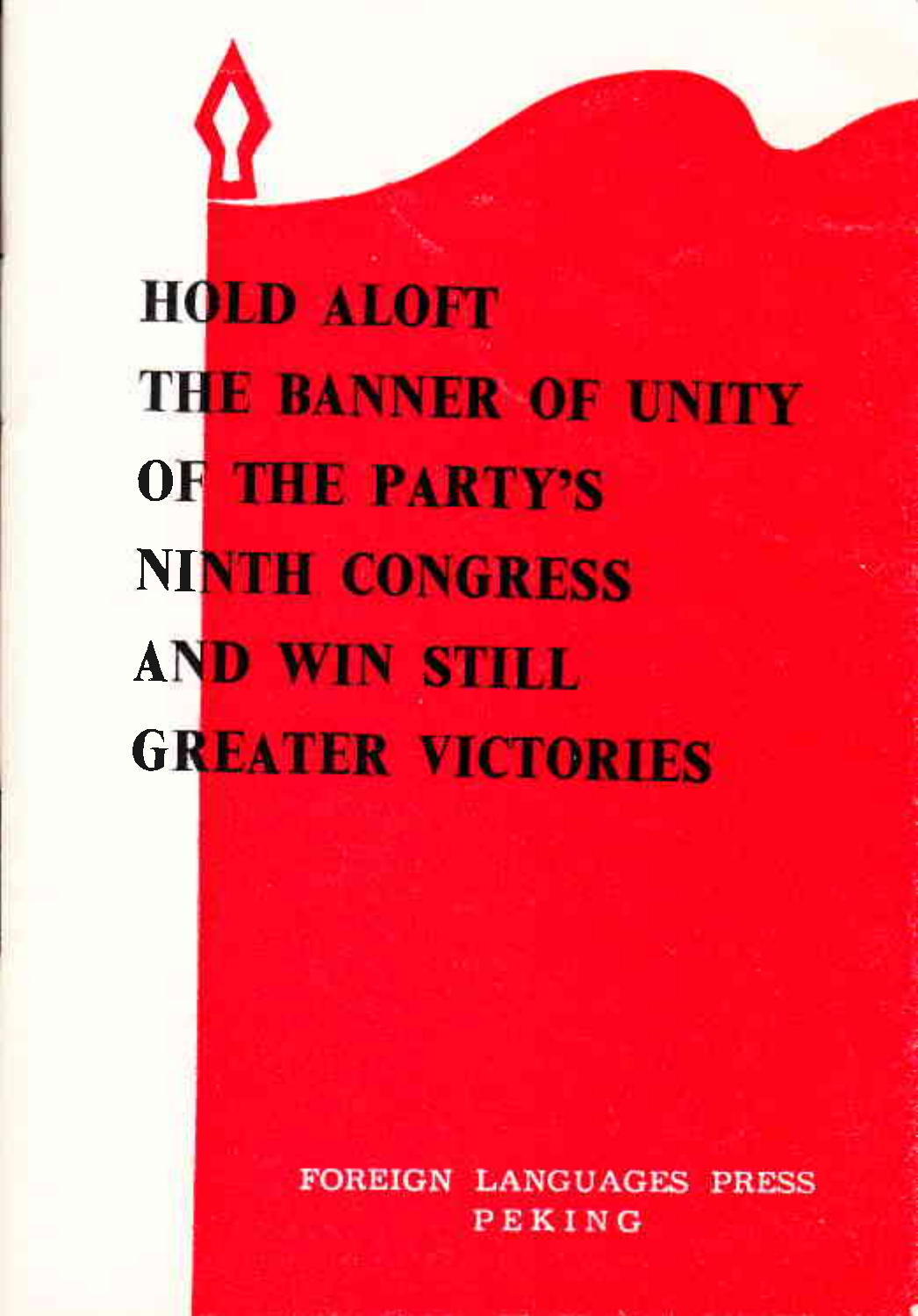HOLD ALOFT THE BANNER OF UNITY OF THE PARTY'S NINTH CONGRESS AND WIN STILL GREATER VICTORIES

Editorial of Renmin Ribao, Hongqi and Jiefangjun Bao

(June 9, 1969)

FOREIGN LANGUAGES PRESS **PEKING 1969**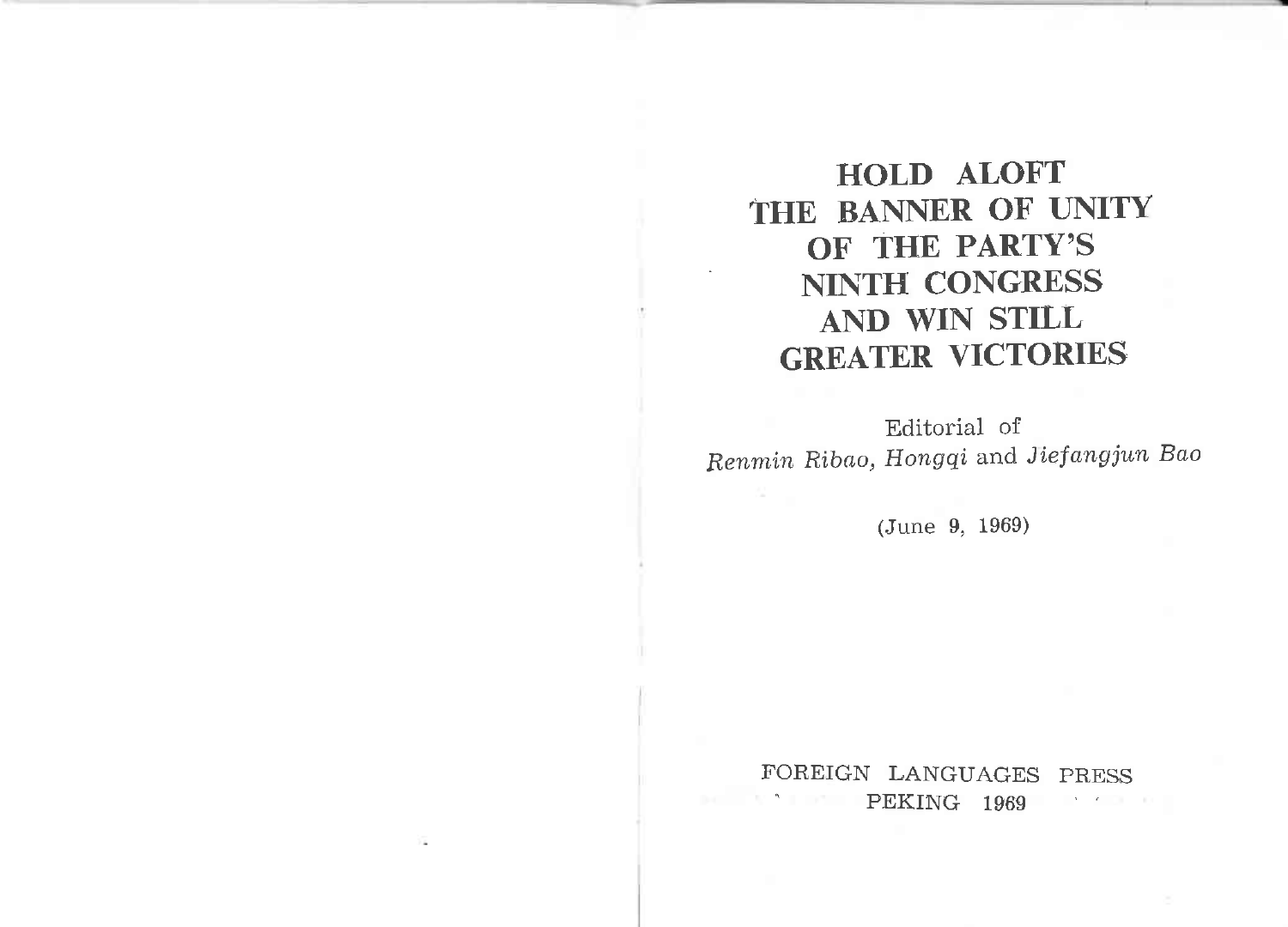## PUBLISHER'S NOTE

From the opening of the Ninth National Congress of the Communist Party of China to the First Plenary Session of its Ninth Central Committee, Chairman Mao repeatedly issued the great historic call: Unite to win still greater victories. It epitomizes the basic spirit of the congress and embodies Chairman Mao's great strategic plan. This editorial makes known Chairman Mao's latest instructions and specifies the fighting tasks to carry them out.

Printed in the People's Republic of China

## Chairman Mao Tsetung's Latest Instructions

Unite to win still greater victories.

Speaking of victory, we must ensure that the people throughout the country are united to win victory under the leadership of the proletariat.

Unite for one purpose, that is, the consolidation of the dictatorship of the proletariat. This must be fully achieved in every factory, village, office and school.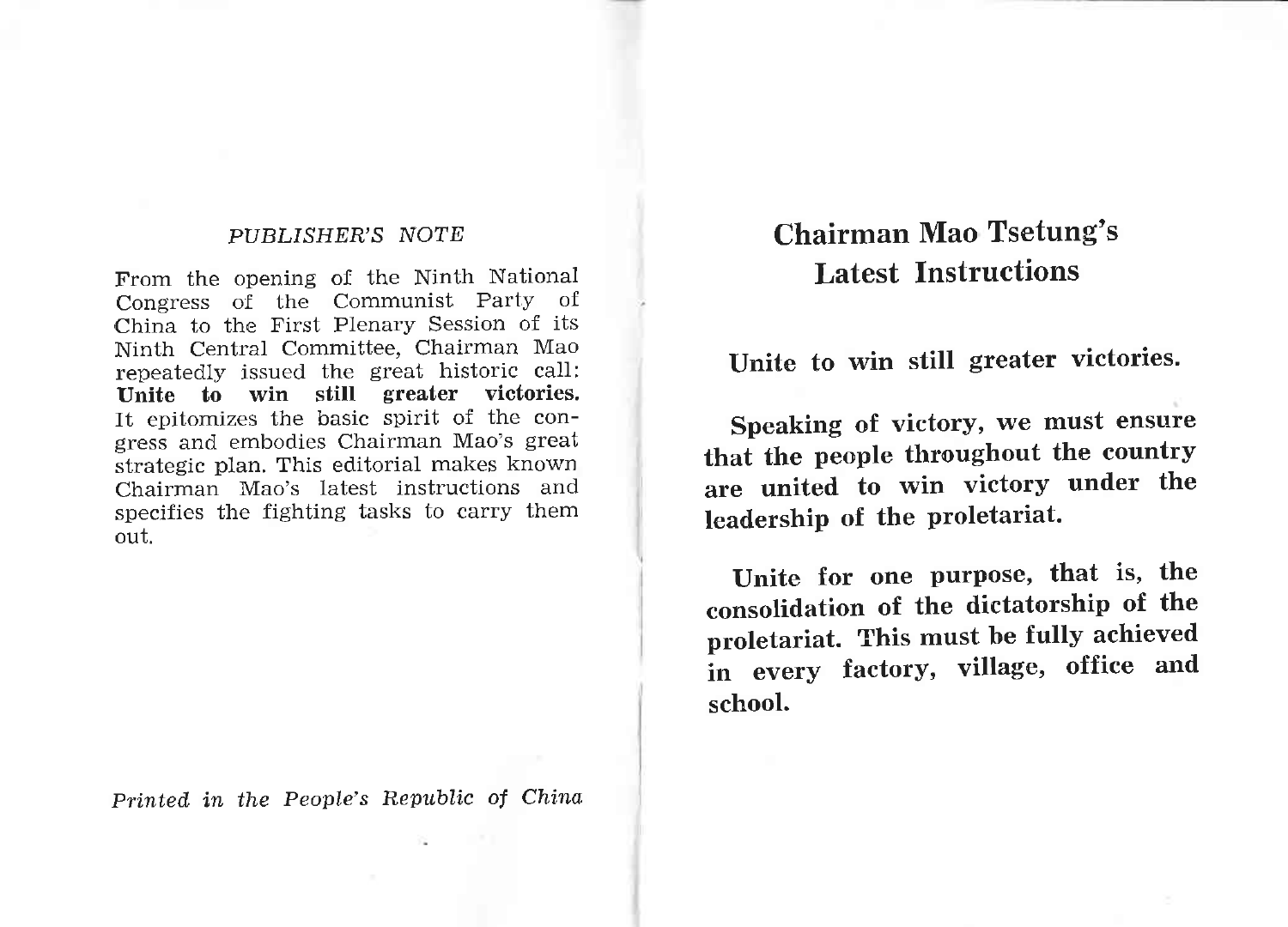**TEMPLE** strong east wind of the Ninth National Congress of the Communist Party of China has swept the vast expanse of our motherland. People throughout the country are enthusiastically studying the documents of the congress, acting in accordance with its spirit and carrying out the policies it laid down and the fighting tasks it set forth. AII this is giving an impetus to our country's great cause of continuing the revolution under the dictatorship of the proletariat and making it advance with still greater vigour.

From the opening of the Ninth Congress to the First Plenary Session of the Ninth Central Committee, Chairman Mao repeatedly issued the great historic call: Unite to win still greater victories. This epitomizes the basic spirit of the Ninth Congress and embodies Chairman Mao's great stra-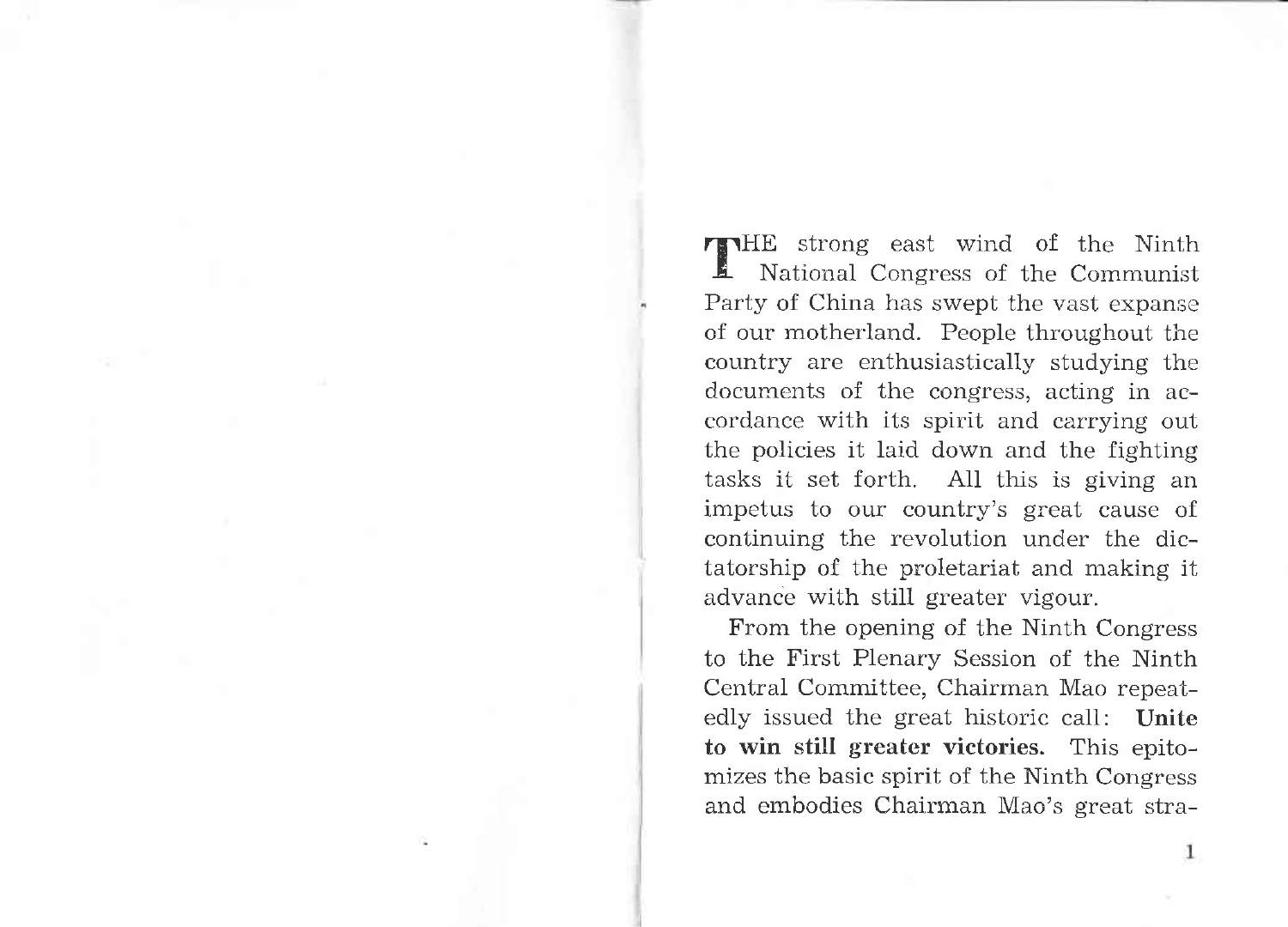tegic plan. Chairman Mao said: "Speaking of victory, we must ensure that the people throughout the country are united to win victory under the leadership of the proletariat." "IJnite for one purpose, that is, the consolidation of the dictatorship of the proletariat. This must be fully achieved in every factory, village, office and school." These latest instructions of Chairman Mao's point out the direction of advance for the whole Party, the whole army and the people of the whole country in consolidating victory and carrying it forward. AII regions and units in the country must resolutely carry out these instructions.

After three years of the Great Proletarian Cultural Revolution, our great socialist motherland is unprecedentedly united and the great revolutionary unity of the Chinese people is stronger and broader than ever. This extensive unity is based on great Mao Tsetung Thought which has been spread among the 700

million people to an unprecedented extent. In the struggle to destroy the bourgeois headquarters headed by the renegade, hidden traitor and scab Liu Shao-chi, the revolutionary masses have tremendously raised their level of consciousness of class struggle and of the struggle between the two lines and have formed a mighty revolutionary contingent. The People's Liberation Army's participation in the work of "three supports and two militaries" (i.e., support industry, support agriculture, support the broad masses of the Left; military control, political and military training) has further strengthened the unity between the army and the people. The revolutionary cadres have tempered themselves and forged closer links with the masses. The establishment throughout the country of revolutionary committees, which combine the representatives of the revolutionary cadres, the revolutionary masses and the Liberation Army and unite the forces of all quarters, has strengthened

2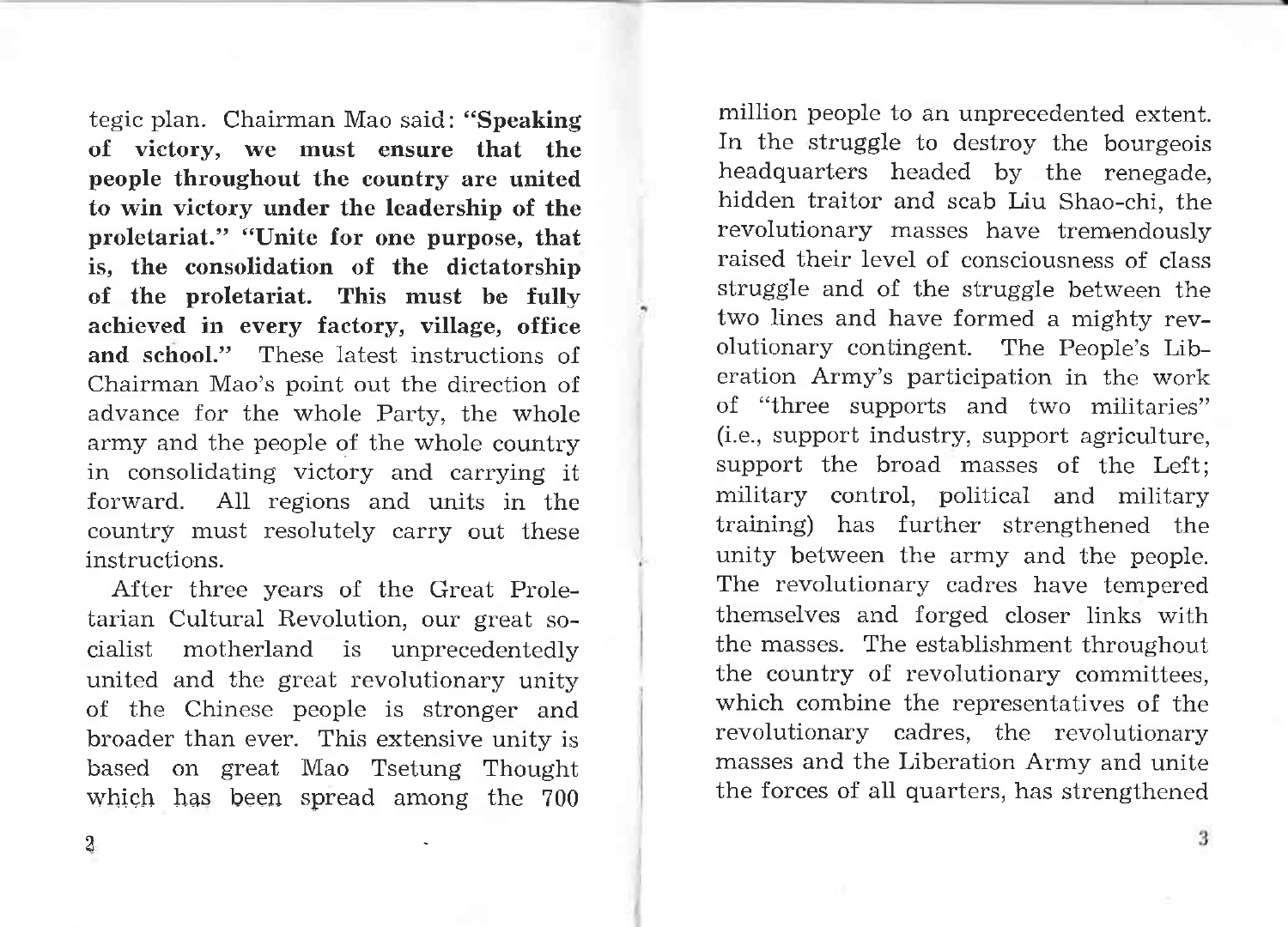the centralized leadership of the dictatorship of the proletariat. It was in this revolutionary situation, characterized by unity and vigour, that the Party's Ninth National Congress was convened.

The congress was convened after thorough preparations had been made for it politically, ideologically and organizationally. It has successfully carried out Chairman Mao's call to make it "a congress of unity and a congress of victory". It elected the Farty's new Central Committee with Chairman Mao as its leader and Vice-Chairman Lin as its deputy leader. And the new Constitution of the Party clearly reaffirms that Marxism-Leninism-Mao Tsetung Thought is the theoretical basis guiding the Party's thinking and clearly stipulates that Comrade Lin Piao is the successor to Chairman Mao. This is a new victory brought about by the unity of the Farty's Ninth Congress and of the whole Party.

The excellent situation in the revolution has become still better as people throughout the country have been encouraged and stimulated by the spirit of unity for victory of the Party's Ninth Congress. With Chairman Mao's call "Unite to win still greater victories" as the focus, the revolutionary committees at all levels and Mao Tsetung Thought study classes of all types are summing up experience, finding out shortcomings and taking further measures to carry out Chairman Mao's various proletarian policies. AII positive factors are being brought into play, the strugglecriticism-transformation movement is developing in depth, the revolutionary great alliance and revoluiionary three-in-one combination are being further consolidated and developed, and changes are taking place in some units with "long-standing, big and difficult" problems. The farreaching influence of the Ninth Congress in the history of our Party has already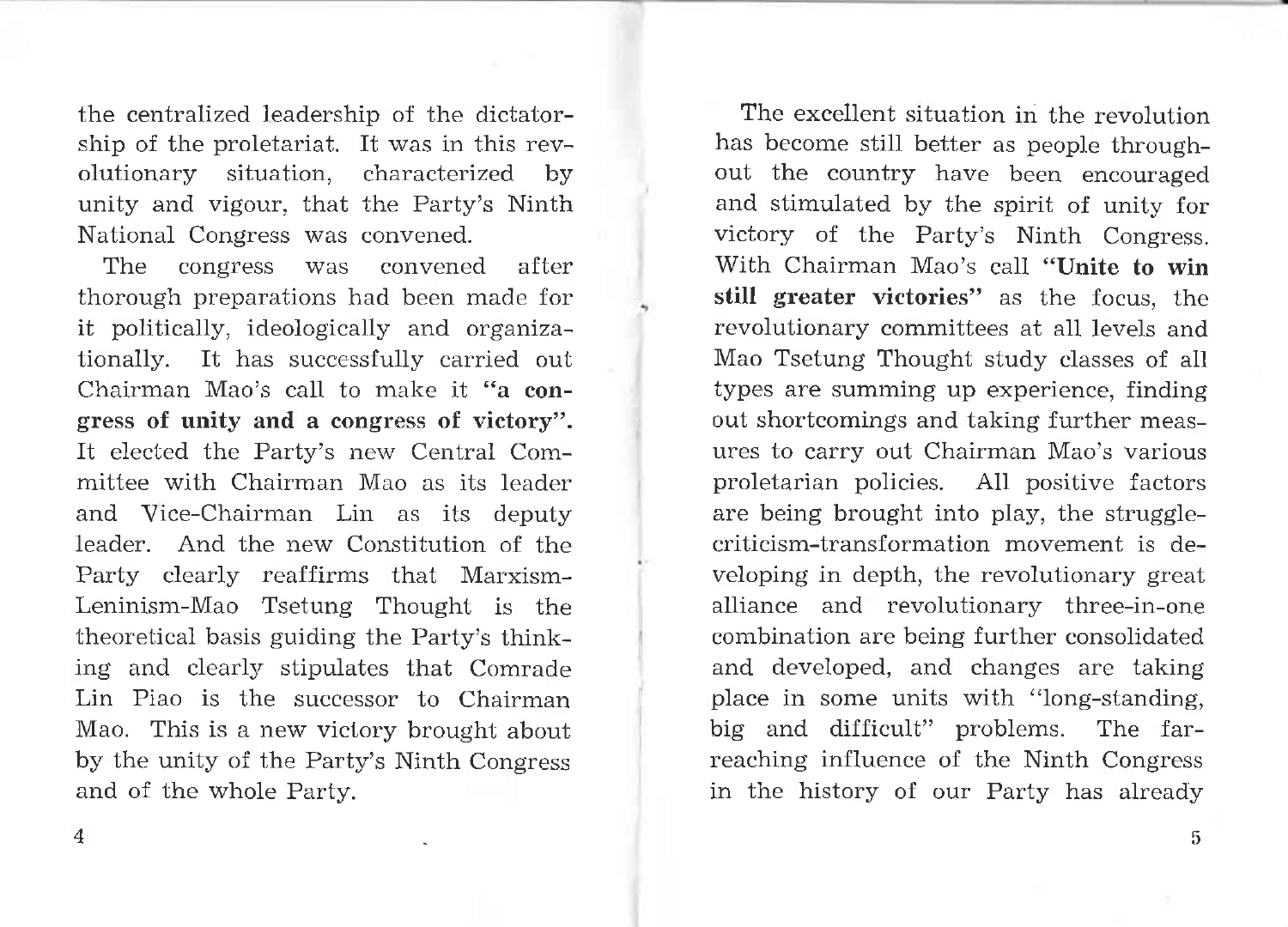begun to manifest itself and will be felt increasingly.

Although we have won great victories and successes, the enemies at home and abroad are not reconciled to their failure and doom. The class struggle between the two classes, the two roads and the two lines is by no means over. We must at aII times maintain the highest degree of vigilance.

The fighting tasks set before us by the Party's Ninth National Congress are glorious but arduous. The socialist revolution will continue to advance. We still have a great deal of work to do in consolidating and developing the newborn revolutionary comrnittees, strengthening the dictatorship of the proletariat and carrying the revolution in all spheres of the superstructure through to the end. And great efforts still have to be made to fulfil conscientiously and meticulously the tasks for each stage of struggle-criticism-transformation in every single factory, every

single school, every single commune and every single unit.

Moreover, we should abide by Chairman Mao's teaching "We will not attack unless we are attacked; if we are attacked, we will certainly counter-attack", and seriously deal with the plots of aggression of U.S. imperialism, Soviet revisionism and all reaction, and make preparations not only against their launching a big war but against their launching it at an early date, preparations against their launching a conventional war and against their launching a large-scale nuclear war. The great unity of the whole Party, the whole army and the people of the whole country on the basis of Mao Tsetung Thought is <sup>a</sup> sure guarantee that we will fulfil our fighting tasks and defeat our common enemles.

Our unity is a great, broad revolutionary unity under the leadership of the working class and based on the workerpeasant alliance. It is an extensive revolu-

6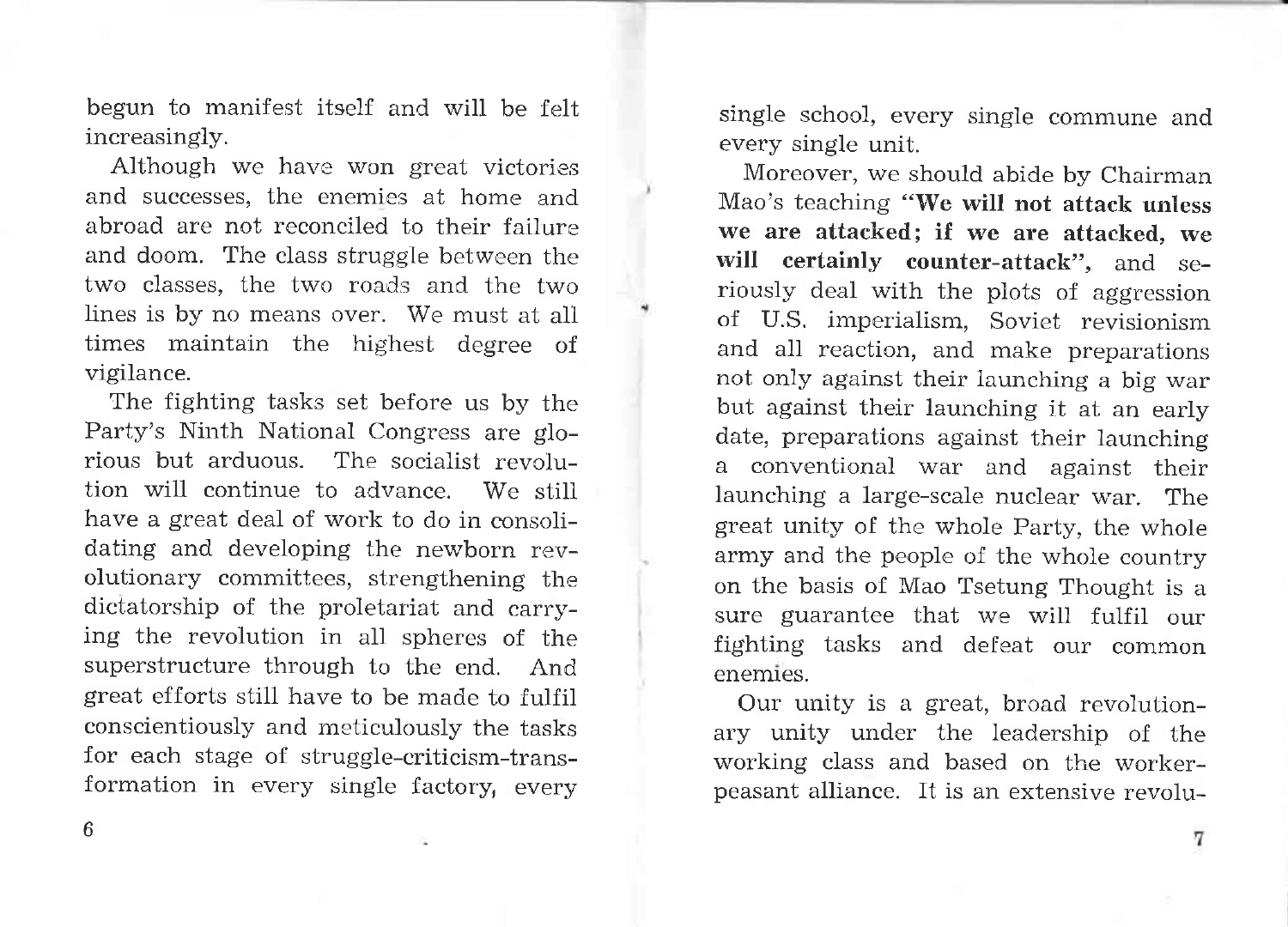tionary unity under the guidance of the principles of Mao Tsetung Thought. Chairman Mao teaches us:

The proletariat is the greatest class in the history of mankind. It is the most powerful revolutionary class ideologically, politically and in strength. It can<br>and must unite the overwhelming majority of people around itself so as to isolate the handful of enemies to the maximum and attack them.

il.<br>I

I

I

The working class must act according to Chairman Mao's teachings and strengthen unity in its own ranks, firmly unite with its allies, unite, educate and remould the intellectuals and unite all forces which can be united with. It should, in accordance with the Party's policies, unite with all those who support socialism and love our socialist motherland, with those who committed serious mistakes but are not incorrigible, and with those who committed the errors characteristic of the capitalist roaders in power but are not absolutely unrepentant.

AII comrades on the road of revolution should unite. It is fine for one to have been among the earliest rebels against the capitalist roaders in power and have played a vanguard role in the Great Proletarian Cultural Revolution. However, we must understand that the Great Proletarian Cultural Revolution is a broad mass movement, in which some people may have recognized the significance of the revolution and taken part in it earlier than others, and we should warmly welcome those comrades who did not catch up till later. Some comrades who stood on the wrong side in the early stage of the movement should be encouraged once they have rectified their mistakes. It is entirely wrong to refuse to recognize others' progress and keep calling those who committed mistakes but have rectified them "conservatives".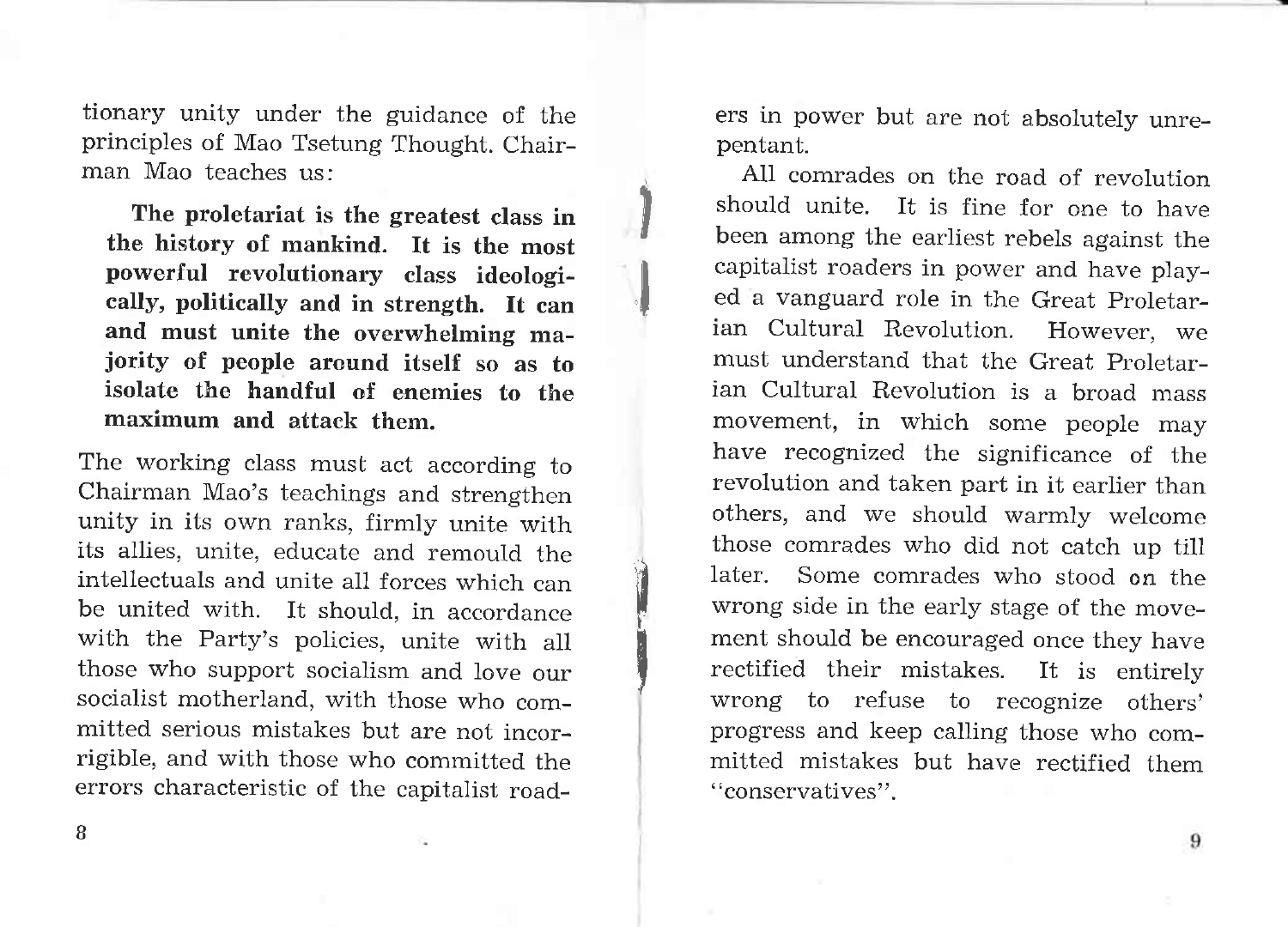Some of the earliest rebels against the capitalist roaders in power may also commit mistakes of one kind or another in the tortuous course of the revolutionary movement and they, too, should conscientiously correct them. It is wrong to think of oneself as "the only revolutionary" and "the only Left". This does not conform to reality and is harrnful to unity and the revolution. In making revolution, is it better to unite with more people or fewer peopie? Of course it is better to unite with more people.

On the question of unity, the leading comrades in the revolutionary committees at aI1 levels should resolutely implement the Ninth Party Congress' principle of unity and do their work well. It is first of aII necessary to strengthen the unity of the core of leadership, conscientiously carry out democratic centralism and strengthen collective leadership. The revolutionary three-in-one combination should be consolidated. The representatives of the

cadres of the armed forces, the local cadres and the revolutionary mass organizations, who form the three-in-one combination, should trust, help, learn from and support each other. We should boldly assign work to those cadres who have been "Iiberated", and should not rake up all their old mistakes and again call for their overthrow if they should commit a new mistake. It is imperative to treat the revolutionary mass organizations equally instead of being warm to one grouping and cold to the other, and to prevent the situation in which some support one grouping while others support the other. It is essential to do painstaking political-ideological work and help the revolutionary mass organizations overcome bourgeois factionalism and strengthen their revolutionary great alliance on the basis of the particular fields of work, trades or school classes. They should be persuaded not to draw together a group of people and set up a new faction. The revolutionary mass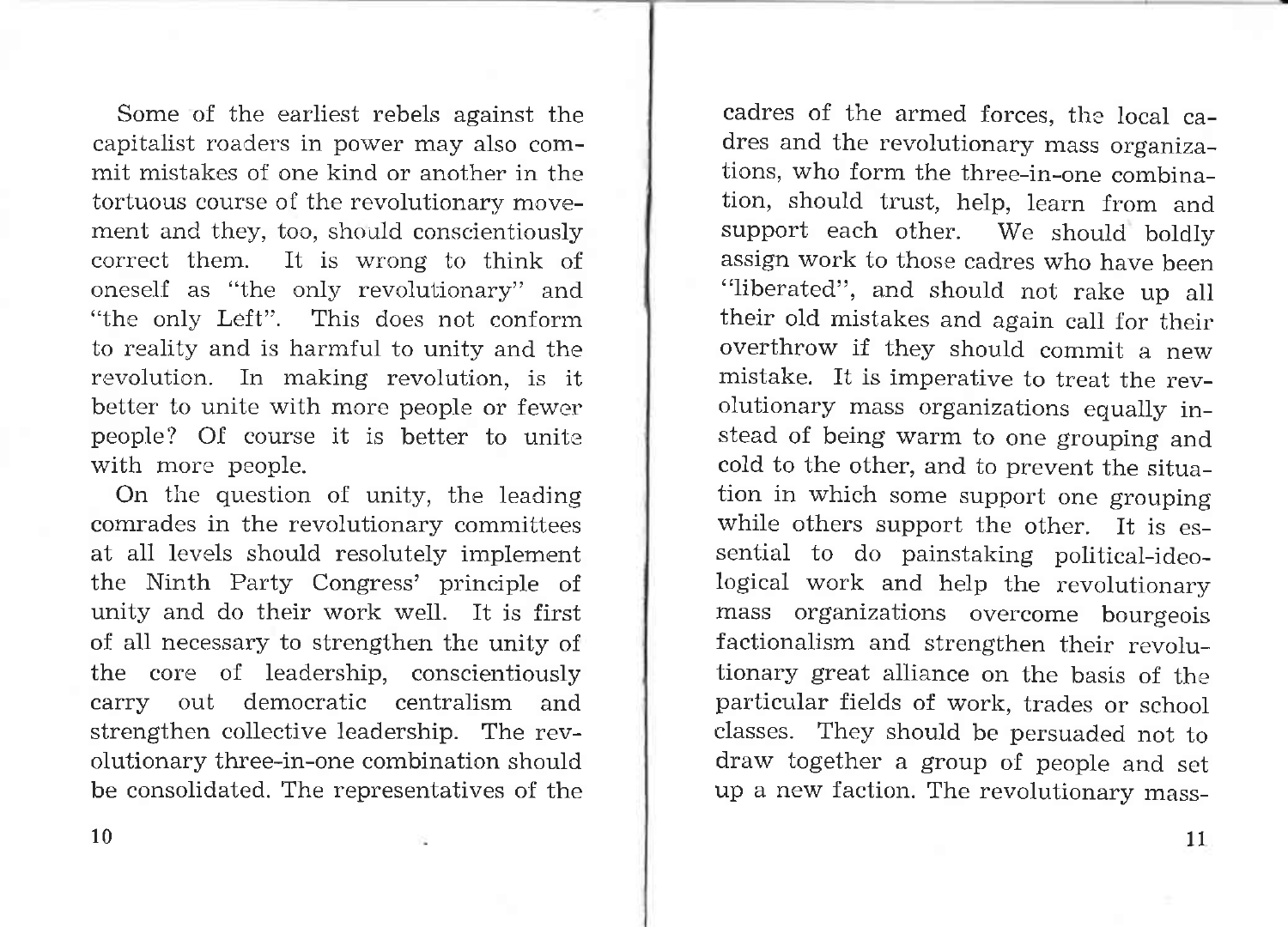es should cherish and support the revolutionary committees, promote and help strengthen the unity between the veteran and new cadres on the revolutionary committees. They should adopt a correct attitude towards the shortcomings and mistakes on the part of the revolutionary committees, which may occur in the course of their advance. They should allow the veteran and new cadres on the revolutionary committees to rectify their shortcomings and mistakes and should not keep nagging at them when they make mistakes.

Chairman Mao teaches us:

We have come together from every corner of the country and should be good at uniting in our work not only with comrades who hold the same views as we but also with those who hold different views. There are some among us who have made very serious mistakes; we should not be prejudiced against them but should be ready to work with them.

In this very respect, the great leader Chairman Mao is our brilliant example. He has included in the requirements for worthy successors to the revolutionary cause of the proletariat the ability to unite with the overwhelming majority, including those who wrongly opposed them but are sincerely correcting their mistakes. The Constitution of the Communist Party of China adopted by the Ninth National Congress of the Party also stipulates that members of the Party must meet this requirement. A11 Party members and other proletarian revolutionaries must see to it that they act accordingly.

Our revolutionary cause advances in <sup>a</sup> continuous process of resolving contradictions. We should app)y Chairman Mao's materialist-dialectics of one dividing into two in analysing and resolving contradictions. We should be good at distinguishing

L2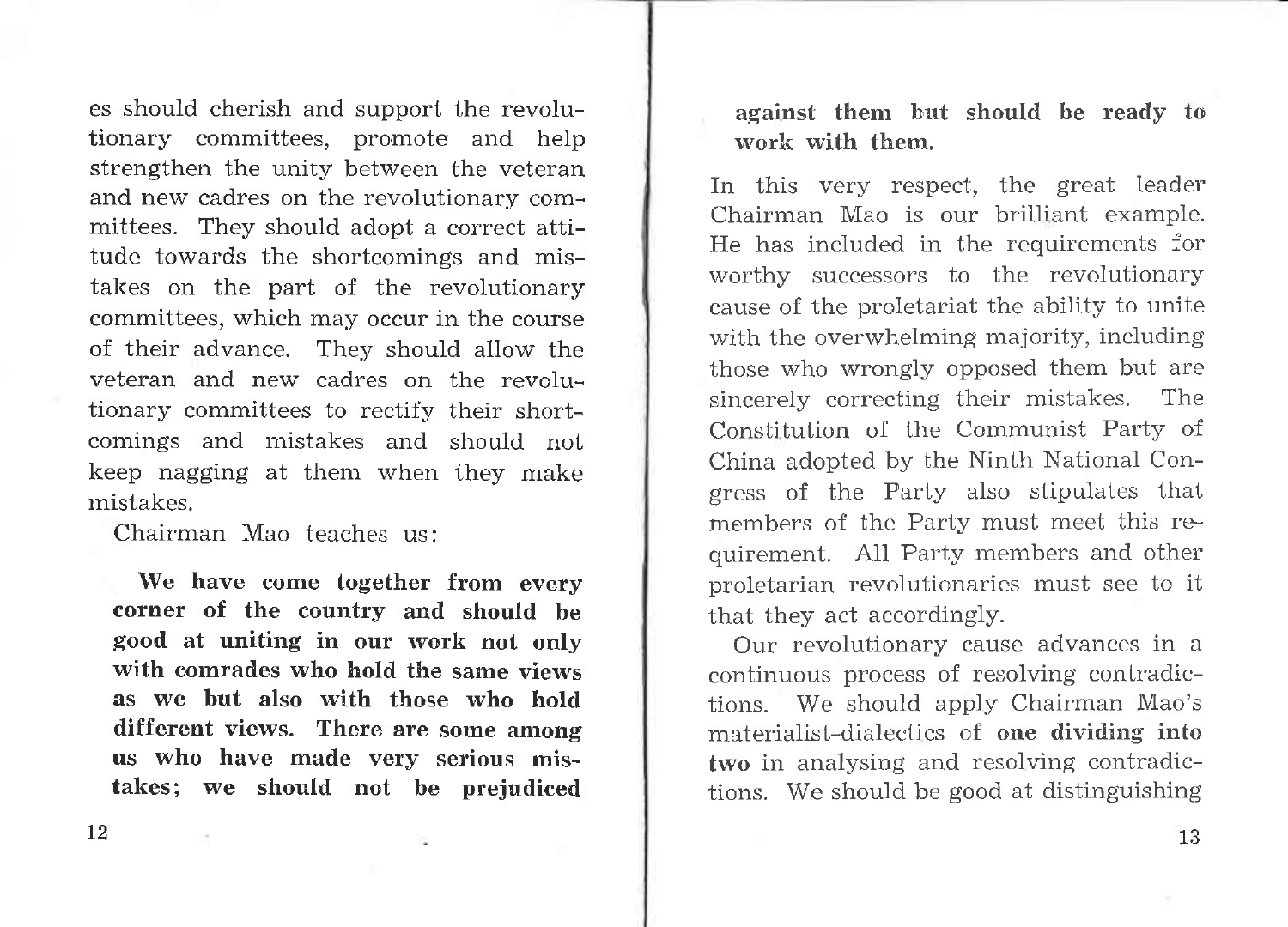between the two different types of contradictions, those between ourselves and the enemy and those among the people. In the case of contradictions among the people, we should handle them according to the only correct formula of unity — criticism and self-criticism - unity which - Chairman Mao initiated; we should proceed from the desire for unity and, through criticism and self-criticism, through heartto-heart talks and particularly through doing more self-criticism, resolve the contradictions involved and thereby achieve new unity on the basis of Mao Tsetung Thought.

In accordance with Chairman Mao's teachings, the kind of criticism and selfcriticism we advocate should conform to materialism and dialectics. What we mean by conforming to materialism is to seek truth from facts and reflect things as they are. What we mean by conforming to dialectics is: one dividing into two, adopting an analytical attitude towards things, towards people and towards oneself, looking at a problem from all sides and avoiding regarding everything either as aI1 positive or all negative. As Chairman Mao has pointed out: "In the appraisal of our work, it is one-sided to regard everything either as all positive or as all negative." It is impossible to consolidate unity if one-sidedness in thinking is not overcome.

Chairman Mao told us long ago and has repeatedly reminded us recently that there is one main tendency in a given period and it covers up another tendency. While opposing the Right erroneous tendency, the "Left" erroneous tendency may appear; while opposing the "Left" erroneous tendency, the Right erroneous tendency may appear. Therefore, our attitude towards work should not be careless. One should not forget oneself in a moment of excitement. It is essential that we must at all times follow Chairman Mao's teaching to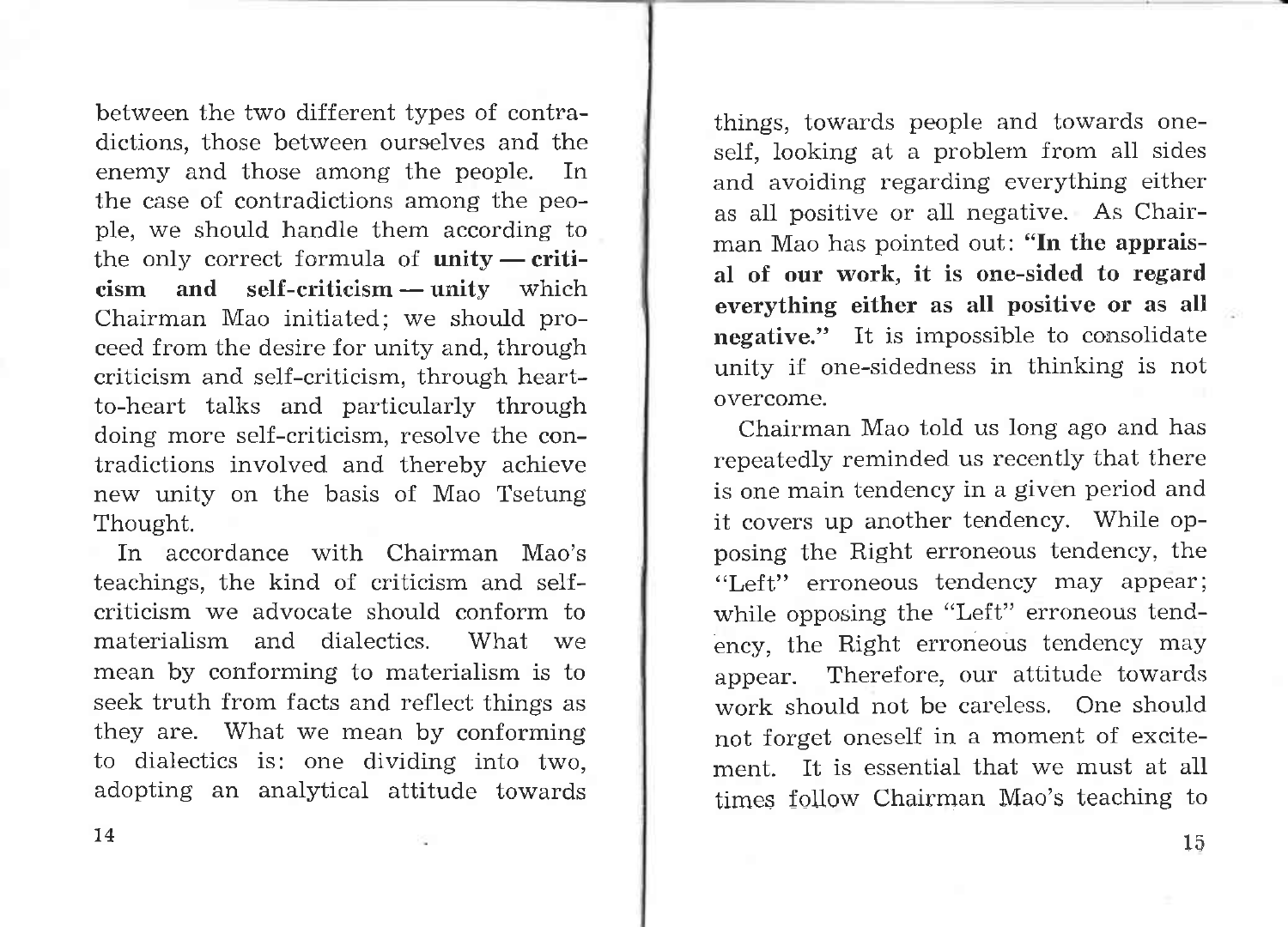be modest and prudent, guard against arrogance and rashness.

In short, we must closely follow Chairman Mao's great strategic plan and resolutely carry out his latest series of instructions. We must always make a concrete analysis of concrete conditions in all places and units. We should always be prudent and careful and pay attention to overcoming one-sidedness.

Upholding unity and adherence to principle are not contradictory. The unity we speak of is revolutionary unity based on Mao Tsetung Thought and not unprincipled unity. The principles we speak of are the principles of Marxism-Leninism-Mao Tsetung Thought which include unity in the struggle against our common enemies.

Chairman Mao teaches us: Our party is the political party of the proletariat, the vanguard organization of the proletariat and the militant organization armed with Marxism-Leninism. We stand on the side of the masses of the people who make up more than 95 per cent of the total population. We will on no account stand on the side of the landlords, rich peasants, counter-revolutionaries, bad elements and rightists who constitute 4 to 5 per cent of the total population. Internationally, we Iikewise want to unite with aI1 genuine Marxist-Leninists and all revolutionary people, but will never unite with the imperialists, the revisionists and the reacbionaries of various countries, all of whom oppose communism and the people.

In his report to the Party's Ninth National Congress, Vice-Chairman Lin issued the call:

Let the whole Party unite, Iet the people of the whole country unite, hold high the great red banner of Mao Tsetung Thought, be resolute, fear no sacrifice and surmount every difficulty to win victory !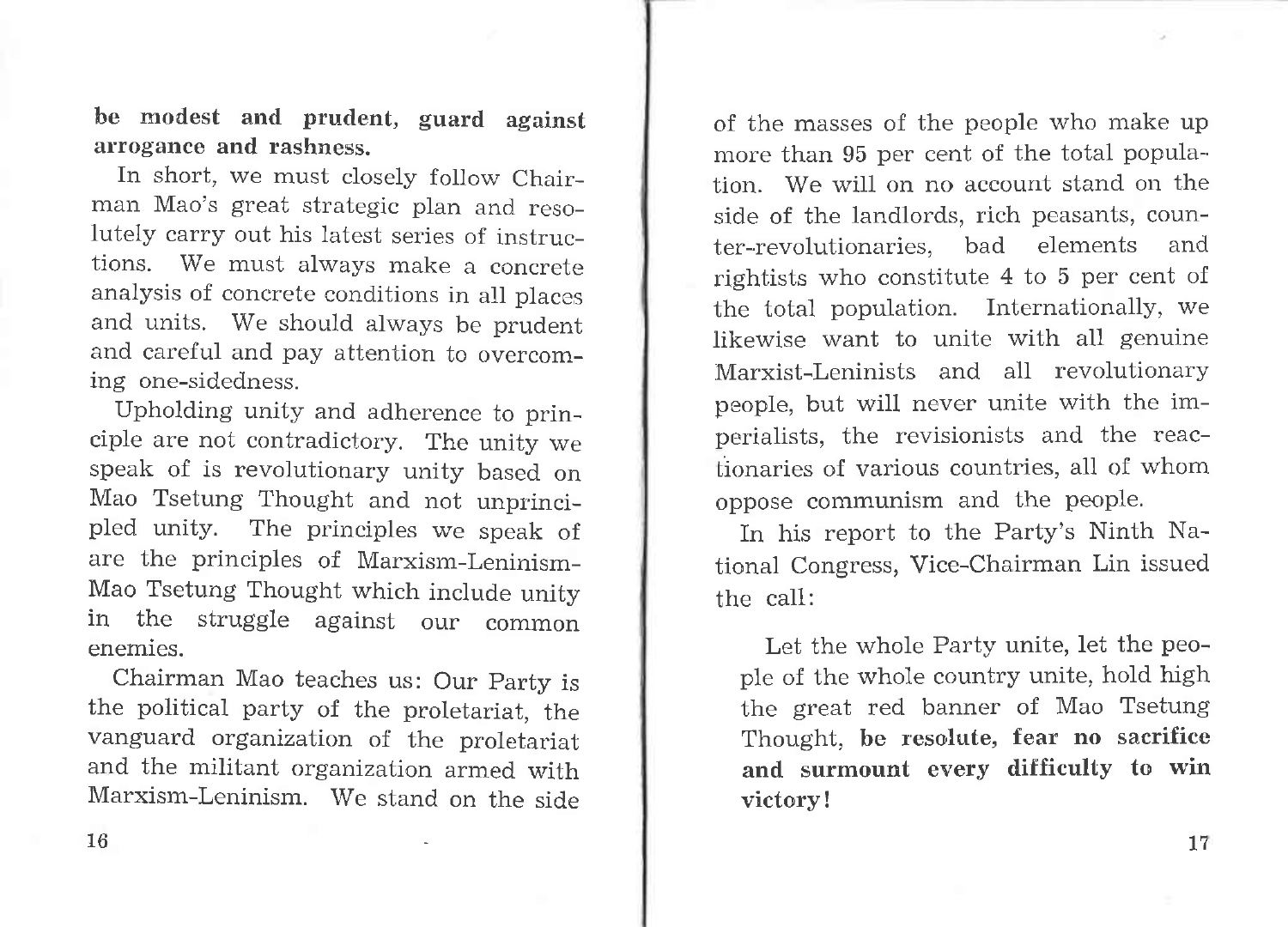Let us hold aloft the banner of unity of the Party's Ninth Congress and, under the leadership of the great leader Chairman Mao and the Party's Central Committee with Chairman Mao as its leader and Vice-Chairman Lin as its deputy leader, unite with the revolutionary people of the whole country to do a good job in struggle-criticism-transformation, to grasp revolution and promote production and other work and preparedness against war, and to strive for still greater victories!